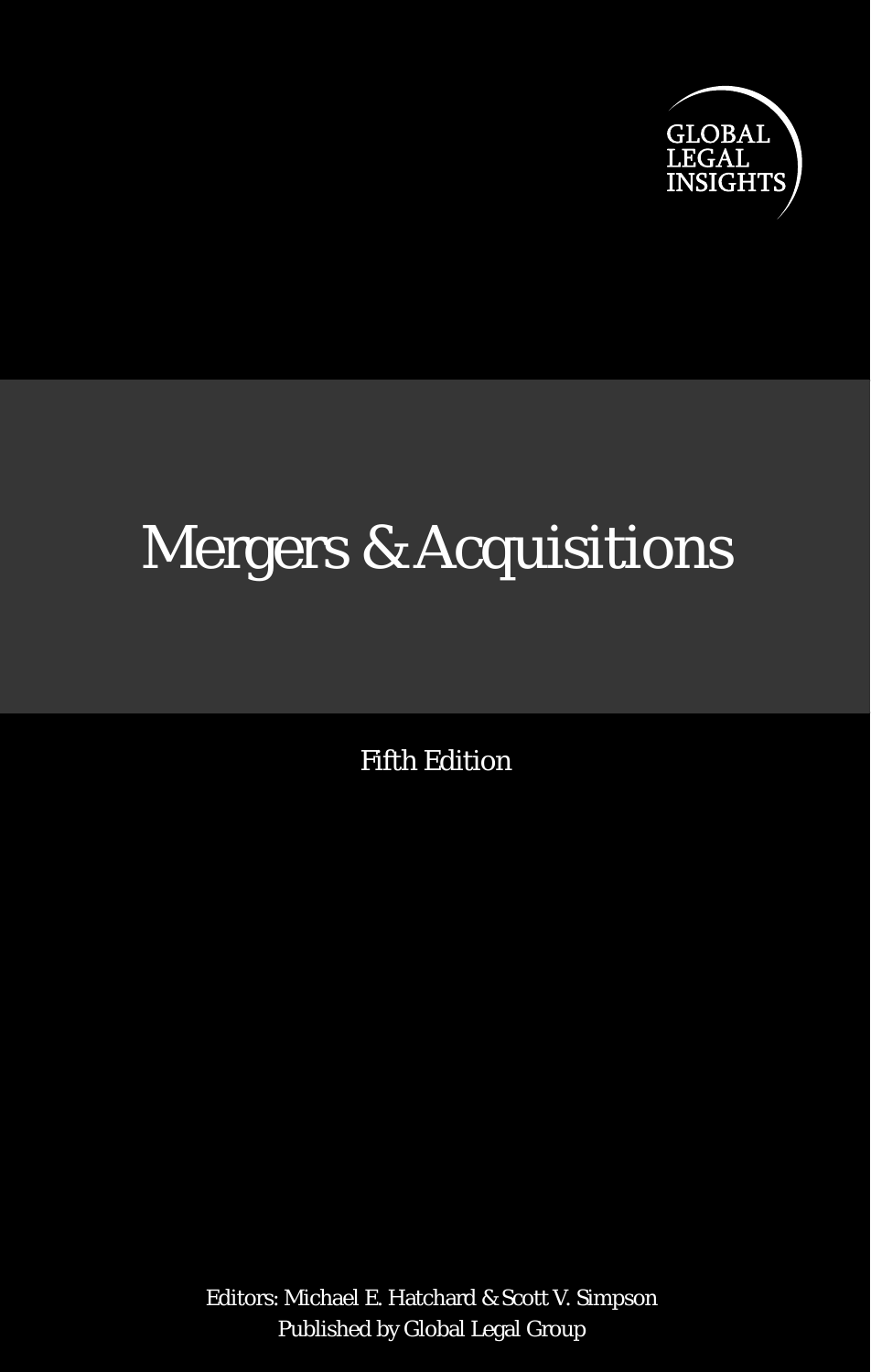# **CONTENTS**

| <b>Preface</b>         | Michael E. Hatchard & Scott V. Simpson,                                    |     |
|------------------------|----------------------------------------------------------------------------|-----|
|                        | Skadden, Arps, Slate, Meagher & Flom (UK) LLP                              |     |
| <b>General chapter</b> | Renewable Energy: Cross-Border M&A                                         |     |
|                        | John P. Cook, Anthony S. Riley, George T. Rigo & Kerstin Henrich,          |     |
|                        | Orrick, Herrington & Sutcliffe LLP                                         | 1   |
| Austria                | Markus Fellner & Irena Gogl-Hassanin,                                      |     |
|                        | Fellner Wratzfeld & Partner Rechtsanwälte GmbH                             | 13  |
| <b>Bulgaria</b>        | Yordan Naydenov & Dr. Nikolay Kolev, Boyanov & Co, Attorneys at Law        | 21  |
| Canada                 | Kurt Sarno, Shlomi Feiner & Matthew Mundy, Blake, Cassels & Graydon LLP 30 |     |
| <b>Cayman Islands</b>  | Ramesh Maharaj, Rob Jackson & Melissa Lim, Walkers                         | 41  |
| Chile                  | Carlos Urzúa, Pablo Bravo & Sebastián Garrido,                             |     |
|                        | Larraín, Rencoret & Urzúa Abogados                                         | 49  |
| China                  | Will Fung, Yu Xie & Jean Zhang, Grandall Law Firm (Beijing)                | 53  |
| Croatia                | Tarja Krehić, Law Office Krehić                                            | 59  |
| <b>France</b>          | Coralie Oger, FTPA                                                         | 68  |
| Germany                | Kolja Petrovicki & Sebastian Graf von Wallwitz, SKW Schwarz                | 76  |
| <b>Hong Kong</b>       | Joshua Cole, Ashurst                                                       | 86  |
| India                  | Apoorva Agrawal, Sanjeev Jain & Premnath Rai, PRA Law Offices              | 94  |
| <b>Indonesia</b>       | Theodoor Bakker, Herry N. Kurniawan & Ms. Hilda,                           |     |
|                        | Ali Budiardjo, Nugroho, Reksodiputro                                       | 103 |
| <b>Ireland</b>         | Alan Fuller, Aidan Lawlor & William Dillon-Leetch, McCann FitzGerald       | 109 |
| <b>Ivory Coast</b>     | Annick Imboua-Niava, Osther Tella & Hermann Kouao                          |     |
|                        | Imboua-Kouao-Tella & Associés                                              | 118 |
| Japan                  | Yuto Matsumura & Hideaki Roy Umetsu, Mori Hamada & Matsumoto               | 124 |
| Macedonia              | Kristijan Polenak & Tatjana Shishkovska, Polenak Law Firm                  | 132 |
| <b>Malta</b>           | David Zahra, David Zahra & Associates Advocates                            | 139 |
| <b>Mexico</b>          | Daniel Del Río & Jesus Colunga, Basham, Ringe y Correa, S.C.               | 148 |
| <b>Netherlands</b>     | Alexander J. Kaarls, Johan W. Kasper & Willem J.T. Liedenbaum,             |     |
|                        | Houthoff Buruma                                                            | 158 |
| <b>Nigeria</b>         | Busayo Adedeji & Kelvina Ifejika, Bloomfield Law Practice                  | 167 |
| <b>Norway</b>          | Ole K. Aabø-Evensen, Aabø-Evensen & Co Advokatfirma                        | 171 |
| Romania                | Lucian Cumpănașu, Alina Movileanu & Cristina Mihălăchioiu,                 |     |
|                        | Cumpănașu & Partners                                                       | 190 |
| <b>Russia</b>          | Maria Miroshnikova, Sergei Kushnarenko and Anna Shirokova,                 |     |
|                        | Ivanyan & Partners                                                         | 197 |
| <b>Serbia</b>          | Radivoje Petrikić, Petrikić & Partneri AOD in cooperation with             |     |
|                        | CMS Reich-Rohrwig Hainz                                                    | 207 |
| <b>Singapore</b>       | Farhana Siddiqui & Sandy Foo, Drew & Napier LLC                            | 215 |
| <b>Spain</b>           | Marta Gil de Biedma, Ventura Garcés & López-Ibor, Abogados                 | 224 |
| <b>Switzerland</b>     | Dr. Mariel Hoch & Dr. Christoph Neeracher, Bär & Karrer AG                 | 232 |
| <b>Turkey</b>          | Dr. Umut Kolcuoğlu, Begüm İnceçam & Aslı Tamer,                            |     |
|                        | Kolcuoğlu Demirkan Koçaklı Attorneys at Law                                | 238 |
| <b>United Kingdom</b>  | Adam Bogdanor & Tessa Hastie, Berwin Leighton Paisner LLP                  | 244 |
| <b>USA</b>             | Eric L. Cochran & Robert Banerjea,                                         |     |
|                        | Skadden, Arps, Slate, Meagher & Flom LLP                                   | 255 |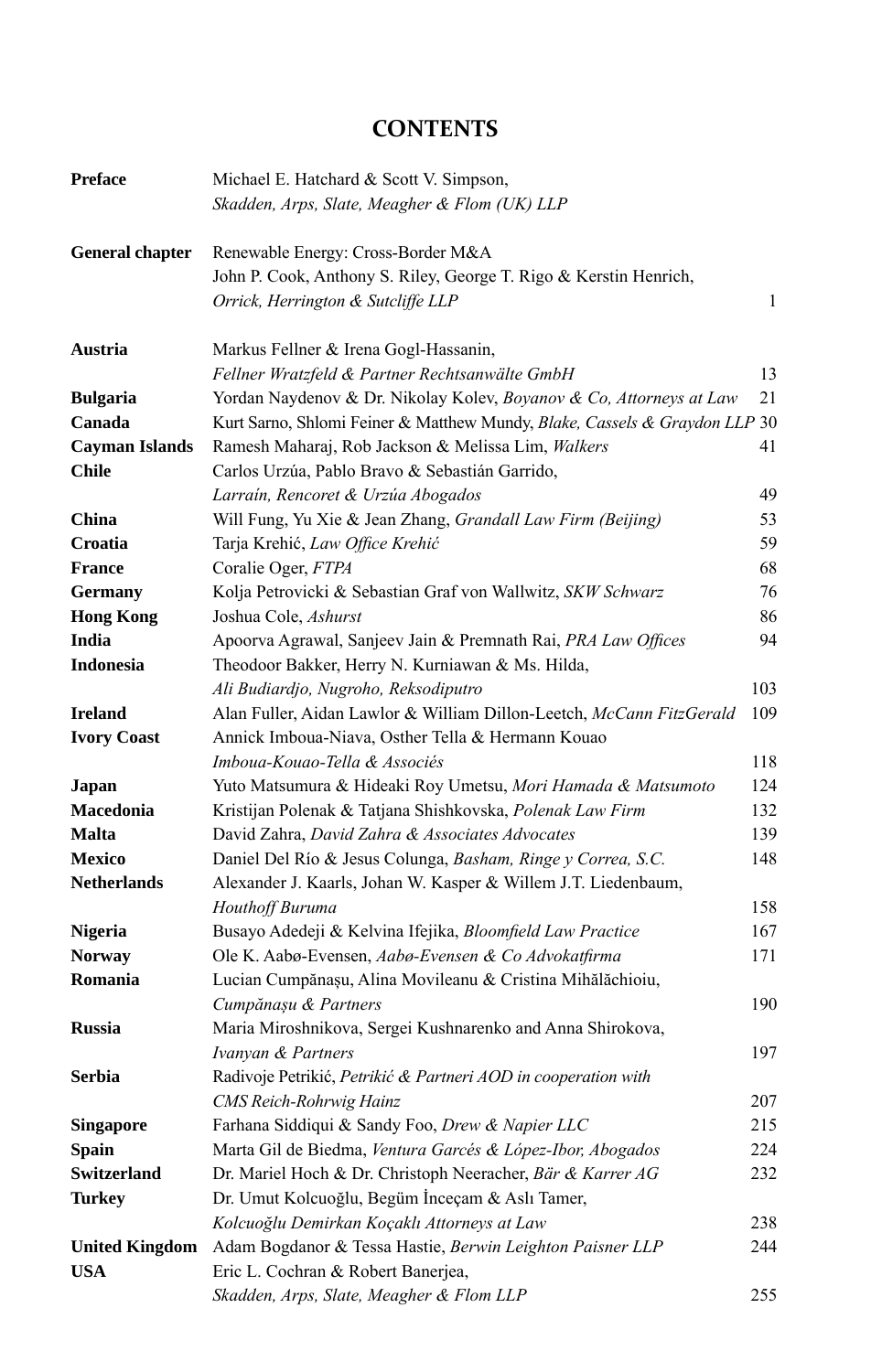# Bulgaria

# Yordan Naydenov & Dr. Nikolay Kolev Boyanov & Co, Attorneys at Law

### **Legal background**

### General and special legislation

The main legislative act setting out the legal framework for M&A transactions in Bulgaria is the Commerce Act (State Gazette Issue 48 of 1991, as amended), which contains the general rules for sales of shares, sales of businesses as going concerns and company reorganisations. The general civil law rules, regulating the validity and forms of the contracts, the rules for performance and the sanctions for non-performance of the transactions, which are set out in the Obligations and Contracts Act (State Gazette Issue 275 of 1950, as amended) would also apply to contractual aspects of the M&A transaction which are not subject to any special regulation in the Commerce Act.

Public companies are heavily regulated and any M&A transaction involving public companies is subject to specific regulatory requirements set out in the Public Offering of Securities Act (State Gazette Issue 114 of 1999, as amended), the Markets of Financial Instruments Act (State Gazette Issue 52 of 2007, as amended), the Companies with Special Investment Purposes Act (State Gazette Issue 46 of 2003, as amended), the Collective Investment Schemes and Other Entities for Collective Investment Act (State Gazette Issue 77 of 2011, as amended), etc.

M&A transactions that relate to state-owned and municipality-owned shares or separate parts of the property of companies with more than 50% equity interest owned by the state or municipality are regulated by special procedure for privatisation under the Privatisation and Post-Privatisation Control Act (State Gazette Issue 26 of 2002).

In specific regulated sectors such as banking, insurance and social security,  $M&A$  transactions are subject to special regulation and close scrutiny, as provided for in the Credit Institutions Act (State Gazette Issue 59 of 2006, as amended), the Insurance Code (State Gazette Issue 103 of 2005, as amended), and the Social Security Code (State Gazette Issue 110 of 1999, as amended).

Each M&A transaction has its employment law aspects and those are regulated primarily by the Labour Code (State Gazette Issue 26 of 1986), which sets out the requirements for notifying employees and establishes protective mechanisms to safeguard workplaces in case of transfer of shares or ongoing concerns, etc.

Various other Acts may affect an M&A transaction, depending on the nature of the deal and the sector of the economy in which it is to be carried out, like the Personal Data Protection Act, the Environment Protection Act, the Foods Act, etc.

### Taxation

The tax aspects of an M&A deal would depend on: (i) the Bulgarian Corporate Income Tax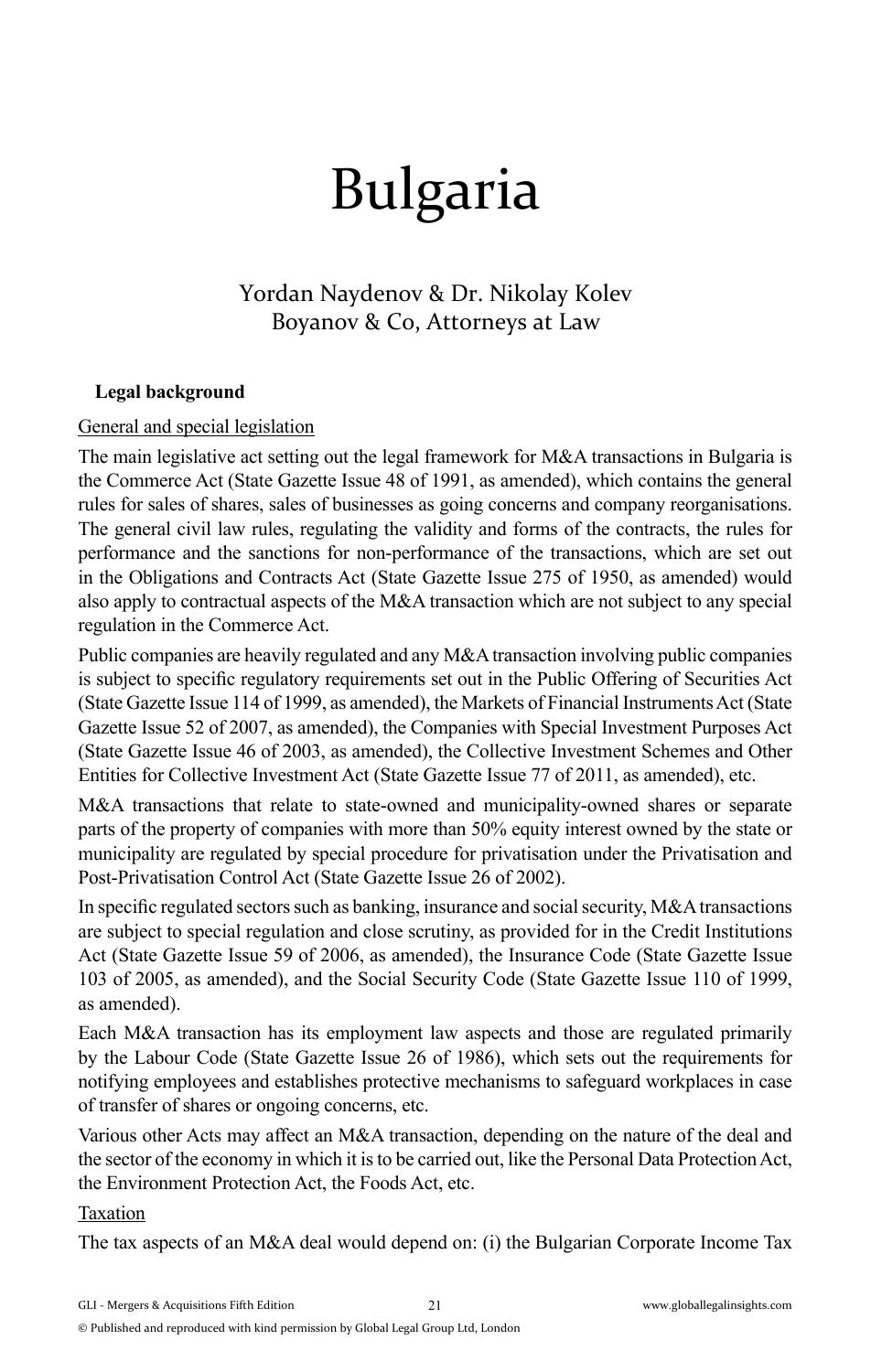Act (State Gazette Issue 105 of 2006, as amended); (ii) the more than 60 bilateral treaties to which Bulgaria is a party; and (iii) the VAT Act (State Gazette Issue 63 of 2006, as amended), regulating the VAT treatment of the transfer of ongoing concerns, mergers and other types of corporate reorganisation, etc. The Bulgarian Corporate Income Tax Act ('the CITA') provides for special rules on tax treatment in cases of reorganisation, transfer of business as a going concern and the taxation of capital gains.

## *• Taxation of capital gains and dividends*

The CITA provides for a 10% tax payable on the capital gains if a foreign legal entity or individual disposes of shares held in a Bulgarian company. The tax is levied on the positive difference between the documented acquisition price and the documented sale price. Bulgaria is a signatory to a number of double tax treaties that may provide for a lower rate of tax on the capital gains or for a complete tax exemption (e.g., the tax treaties with Austria, Netherlands, Greece, etc.). In order to benefit from the lower tax rate the beneficiary owner of the shares must obtain clearance from the Bulgarian revenue authorities. Clearance can be obtained before the deadline for payment of the general 10% tax or following its payment, in which case the amount overpaid will be refunded.

Capital gains from sale of shares at a regulated Bulgarian market and, in most cases, at an EU or EEA regulated market, are exempt from taxation.

M&A transactions are often associated with payment of dividend by the target company to its former owner. The dividends are subject to 5% taxation, provided however, that the dividends payable to companies from other EU Member States or from states that are parties to the Agreement on the European Economic Area are tax-exempt. The residents of non-EU countries may benefit from more favourable tax treatment under a double-taxation treaty to which Bulgaria and their home country are signatories. The clearance procedure is identical to that mentioned above.

Bulgarian tax residents (individuals) who are selling their shares have to include in their overall annual tax income, which is subject to 10% tax, an amount equal to the positive difference between the profit realised and the loss incurred during the financial year determined for each concrete transaction.

Bulgarian legal entities are also not subject to a separate tax with respect to capital gains from the sale of shares. Instead the capital gains will be included in their annual tax result, which is subject to 10% corporate tax.

*• Taxation of mergers*

Under the CITA, companies and permanent establishments which cease to exist after the reorganisation (e.g., merger into another company or new company) are subject to 10% corporate tax for the last tax period; in other words, the period from the beginning of the calendar year until the date of the registration of the reorganisation in the Commercial Register, which date is considered for tax purposes as the reorganisation date.

After the reorganisation, the newly established or acquiring company shall submit a tax return regarding the corporate tax for the last tax period of the merging company within a period of 30 days following the reorganisation date. The corporate tax shall be paid within the same period, after deducting the advance contributions made.

### Merger control

The primary instrument laying down the Bulgarian merger control law is the Protection of Competition Act (PCA), State Gazette Issue 102 of 2008, as amended. The Act follows the relevant European Union law acts and determines the status of the Bulgarian Commission for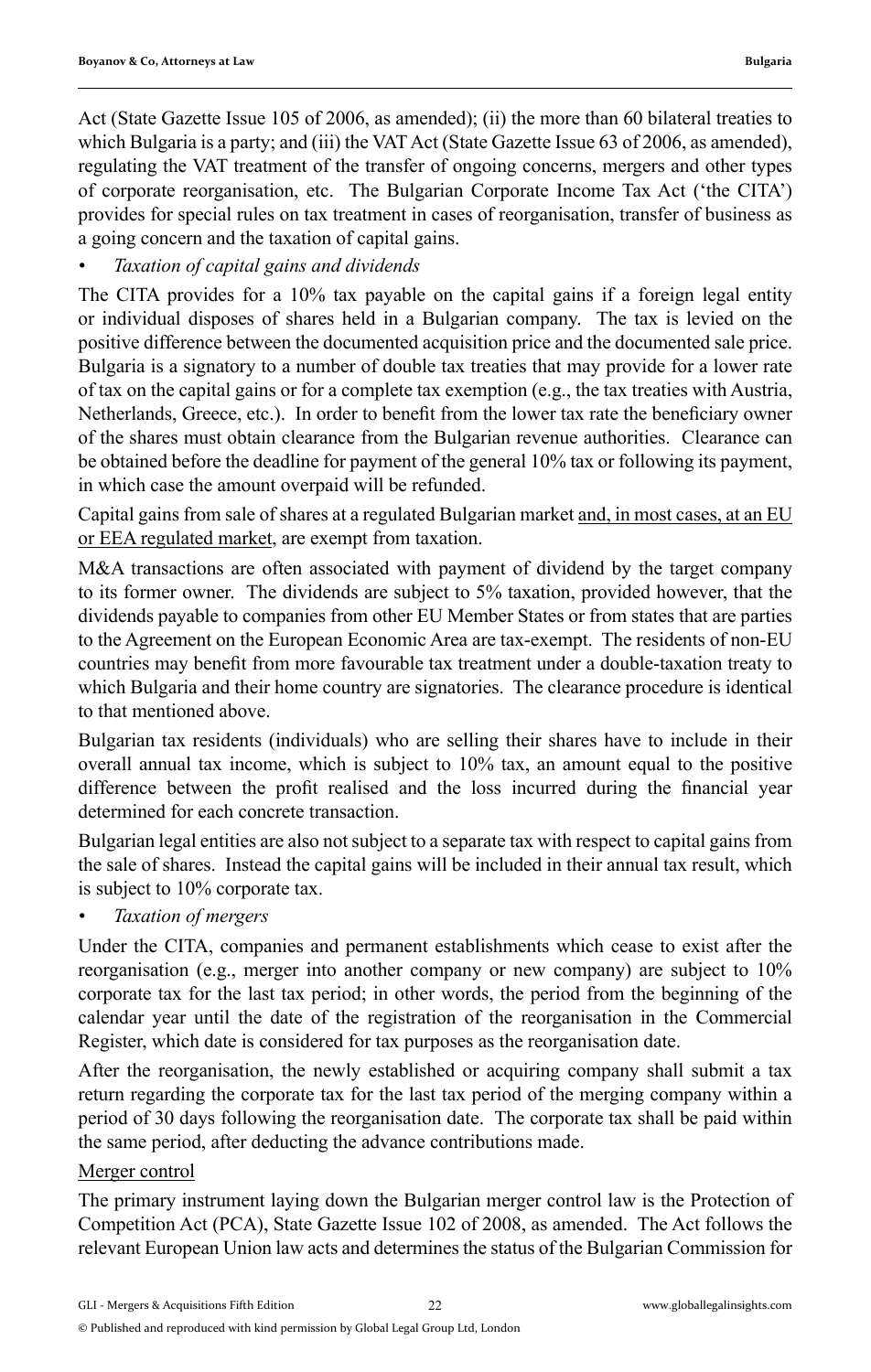Protection of the Competition, its rights to grant or refuse concentration clearances, as well as the range of transactions that are subject to such clearance.

One of the tasks of the Commission for the Protection of Competition ('the CPC') is to assess the concentrations and to clear or to prohibit these, based on whether they may significantly impede competition, as a result of the creation or strengthening of a dominant position.

Similarly with European law, a concentration is defined in the PCA as a merger of two or more previously independent undertakings or the acquisition, by a person or persons, already controlling one or more undertakings, of direct or indirect control of the whole or part(s) of another undertaking, or the creation of a joint venture, performing on a lasting basis all of the functions of an autonomous economic entity.

The first type of concentration covers 'legal mergers' where two or more undertakings merge to create a new legal entity, the former legal entities ceasing to exist. It also covers the takeover by one legal entity of the legal personality of another by infusion, whereby the latter ceases to exist and the former acquires through universal succession all its rights and obligations.

The second type of transaction caught by Bulgarian merger control law is the acquisition of control. Within the meaning of the PCA, control is constituted by rights, contracts or any other means that, either separately or in combination, and having regard to the considerations of fact or law involved, confer the possibility of exercising decisive influence on an undertaking, in particular by acquiring ownership or the right to use the entirety or part of its assets; or the possibility of exercising rights, including on the basis of a contract, that provide a possibility for decisive influence on the composition, voting or decisions of the organs of the undertaking.

The jurisdictional thresholds determine whether a concentration should be notified to the CPC and clearance be obtained, before it is implemented.

The CPC has jurisdiction to review concentrations only where they do not have a 'Community dimension', or where even though such concentrations have a Community dimension, the case has been referred to the CPC according to the rules of the EU Merger Regulation.

A transaction that does not have a Community dimension will be subject to mandatory advance notification and clearance by the CPC where: (1) the combined aggregate Bulgarian turnover of the undertakings concerned exceeds 25 million levs in the latest complete financial year; and (2) the turnover of each of at least two of the undertakings concerned in the territory of Bulgaria during the previous financial year exceeds 3 million levs; or (3) the turnover of the target company in the territory of Bulgaria exceeds 3 million levs.

A concentration is likely to be cleared where it will not lead to the creation or strengthening of a dominant position as a result of which effective competition would be significantly impeded. The CPC may clear a concentration, even where it does lead to the creation or strengthening of dominance, where it aims at modernising the relevant economic activity, improving market structures or better meeting the interests of consumers, and where overall the positive effect outweighs any negative influence on competition.

The parties may offer and negotiate remedies that would bring the effect of the merger in line with the above rules, which remedies, when accepted by the CPC and included in its decision, will become obligatory conditions attached to the clearance.

At the end of merger review the CPC may: (1) declare that the transaction does not represent a notifiable concentration;  $(2)$  clear the transaction;  $(3)$  issue a clearance subject to conditions and obligations; or (4) prohibit the concentration.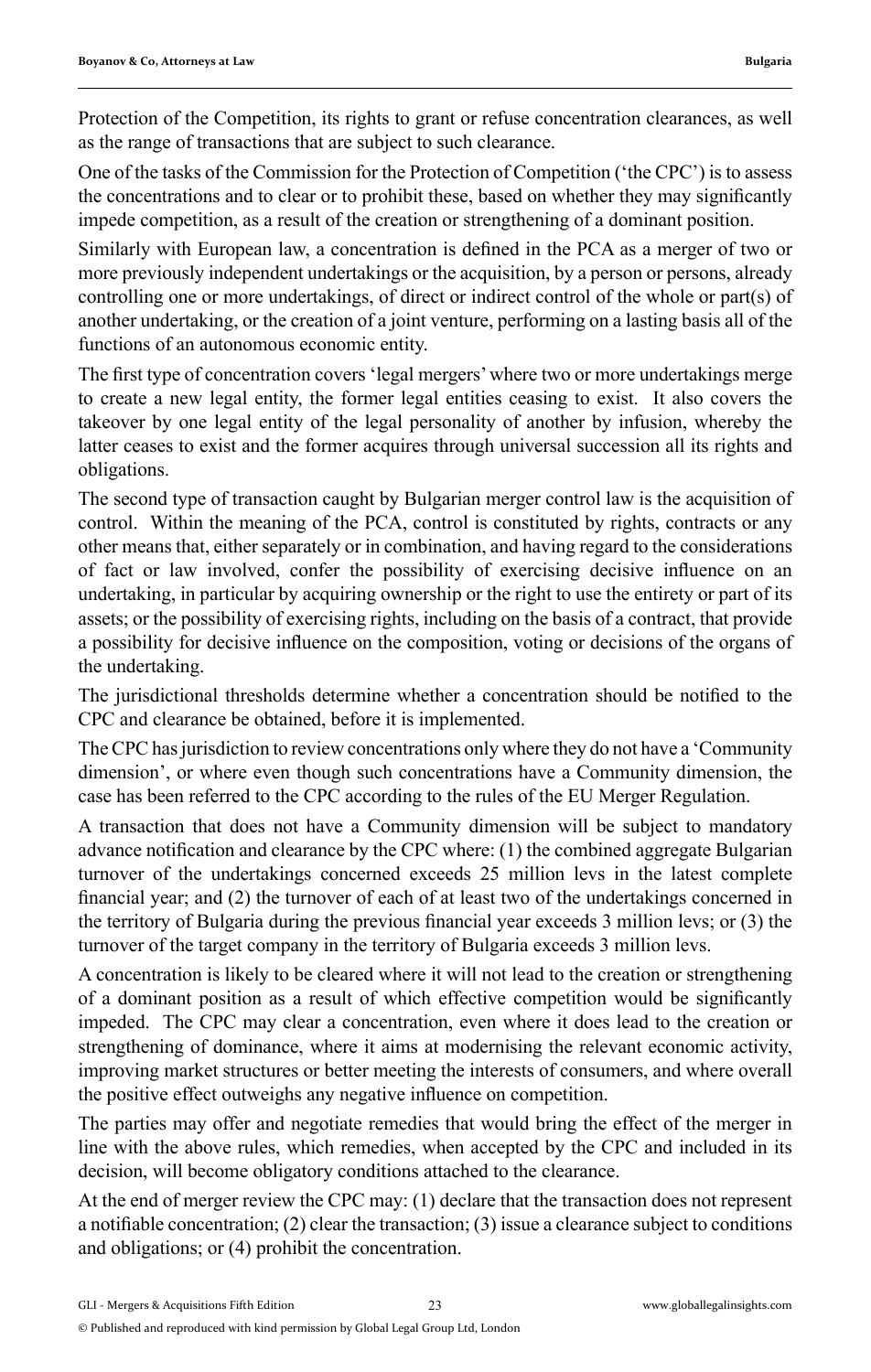Where the thresholds are met, the filing with the Commission is mandatory. It should be performed upon the execution of the agreement on the transaction or the launch of the public offer, except in certain cases where the parties have managed to demonstrate their intention to accomplish a notifiable concentration, even before these events. If the parties have failed to notify a transaction prior to its implementation, they are subject to fines of up to  $10\%$  of their aggregate turnover for the previous financial year.

Fines in an amount of up to 10% of the annual turnover can also be imposed if: a) the concentration is completed under conditions and in a manner that differs from the ones notified to the CPC and on the basis of which its clearance decision was issued, including upon failure to honour commitments and obligations imposed; b) the concentration is completed in violation of an express prohibition of the CPC; or c) the concentration is completed in violation of the general suspension obligation that applies prior to a clearance decision.

In addition, the CPC is entitled to impose a sanction of up to 1% of the total turnover for the preceding financial year in cases of: a) failure to cooperate with the concentration investigation; b) delay in the provision of information or the provision of incomplete, incorrect, untrue or misleading information; or c) failure to notify the CPC of the performance of its decision in the term specified in it (if the decision provides for such an obligation).

The CPC may also impose periodic sanctions of up to 5% of the average daily total turnover for the preceding financial year for each day of failure to comply with conditions and obligations attached to the clearance decision, and up to 1% of the average daily total turnover for the preceding financial year for each day of failure to provide complete, true and non-misleading information upon demand.

### **Employees**

The Labour Code is the main applicable Bulgarian law, which regulates employment issues in cases of M&A transactions. The Labour Code complies with the European Acquired Rights Directive regarding the transfer of employees in case of reorganisation of the employer, providing explicitly that the employment relationship will not be terminated in case of change of the employer due to:

- (i) merger of enterprises by way of incorporation;
- (ii) merger of enterprises by way of acquisition;
- (iii) distribution of the operations of one enterprise between several enterprises;
- (iv) transfer of a self-contained part of one enterprise to another;
- (v) reorganisation of the legal form of the enterprise; and/or
- (vi) delivery or transfer of the operations of the enterprise to another, including due to the transfer of tangible assets.

Prior to effecting the M&A transaction, the transferring and the acquiring enterprises must inform the trade union representative and employee representatives of each enterprise of the change and the scheduled date of the transfer; the reasons for the change; the possible legal, economic and social consequences of the change for the employees; and the measures to be undertaken with respect to the employees, including the performance of the obligations arising from employment relationships existing as at the date of the transfer. The transferring enterprise must submit this information within a period of at least two months prior to effecting the change. The acquiring enterprise must submit this information in due course, however no later than at least two months before its employees are directly affected by the change in the employment conditions.

If one of the employers has planned changes with respect to the employees, timely discussions must be held and efforts made to reach an agreement with the trade union and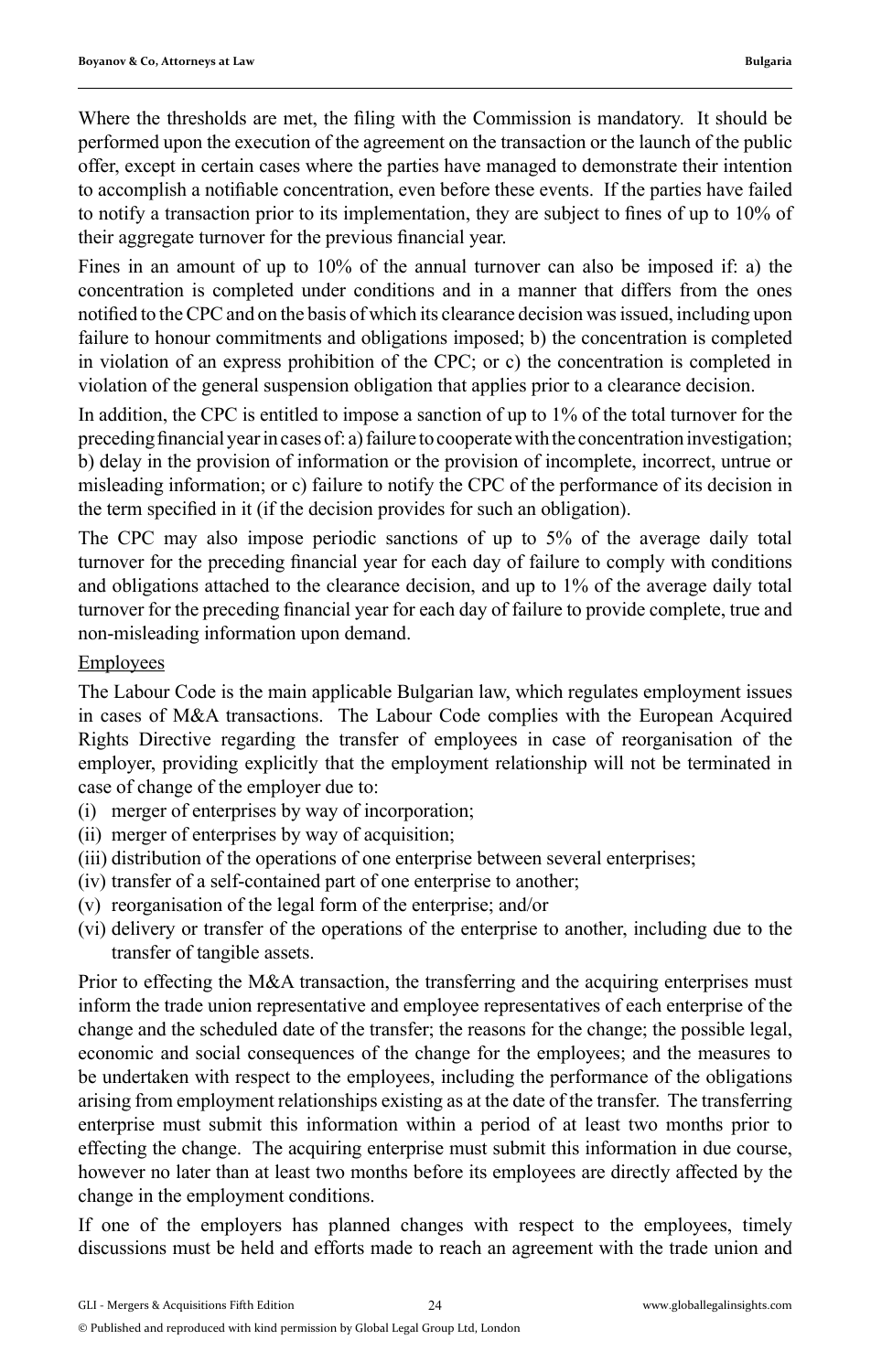the employee representatives regarding these measures. If there are no trade unions and appointed employee representatives in the respective enterprise, the information must be submitted to the employees.

In the above cases of transfer of a business, the rights and obligations of the transferring enterprise, prior to the change, arising from employment relationships existing as at the date of the transfer, are transferred to the acquiring enterprise. The acquiring enterprise is bound to take on the employee obligations which have originated before the change, in the case of a merger or joining of enterprises and a change of the legal form of the enterprise. In other cases, the acquiring enterprise and the transferring enterprise are jointly liable for the obligations to employees.

The Labour Code does not require explicit employee's consent for effecting the M&A transaction, however the employees are entitled to terminate their employment contracts without notice in case that after such transfer, the working conditions with the new employer materially deteriorate.

### Offshore companies legislation

The Act on Economic and Financial Relations with Companies Registered in Preferential Tax Treatment Jurisdictions, Such Companies' Related Parties and Their Beneficial Owners (the "Offshore Companies Act") entered into force on 1 January 2014 and provides for certain restrictions on companies registered in offshore jurisdictions (hereinafter "offshore companies") and related parties thereof to carry out certain business activities.

The definition of "related parties" is very broad and includes, *inter alia*, persons one of whom controls (directly or indirectly) the other, and a company and a shareholder with more than 5% of the voting rights in it.

The offshore jurisdictions are any state/territory wherewith Bulgaria does not have an effective double taxation treaty and wherein the income tax or corporate tax or the substitute taxes on any income is lower by more than 60% than the income tax or corporation tax on the said income under the Bulgarian tax law.

The acquisition of participation in: (i) credit institutions; (ii) insurance, reinsurance or insurance brokerage companies; (iii) pension insurance companies; (iv) investment intermediaries; (v) mobile, radio and television operators; (vi) collective investment schemes or other undertakings for collective investments; and (vii) payment institutions, is subject to a special permission issued for the specific transaction, and such permission will be rejected for any offshore company or its related party.

### Types of M&A transactions

The most common types of M&A transactions used in Bulgarian legal practice are the following:

- (i) the acquisition of a majority or all of the shares or stocks of a company the acquirer would assume control over the target by acquiring the majority of its voting rights and the right to appoint the Board members;
- (ii) the transfer as a going concern of one entity to another the transferor shall transfer all or part of its assets, liabilities and goodwill as a changing pool to the acquirer through a single transaction;
- (iii) the transfer of all the assets and contracts piece by piece by one company to another the transferor shall transfer all or some of its assets and contracts via a series of transactions; normally this option is used in case of uncertainty about undisclosed or hidden liabilities on the transferor's side;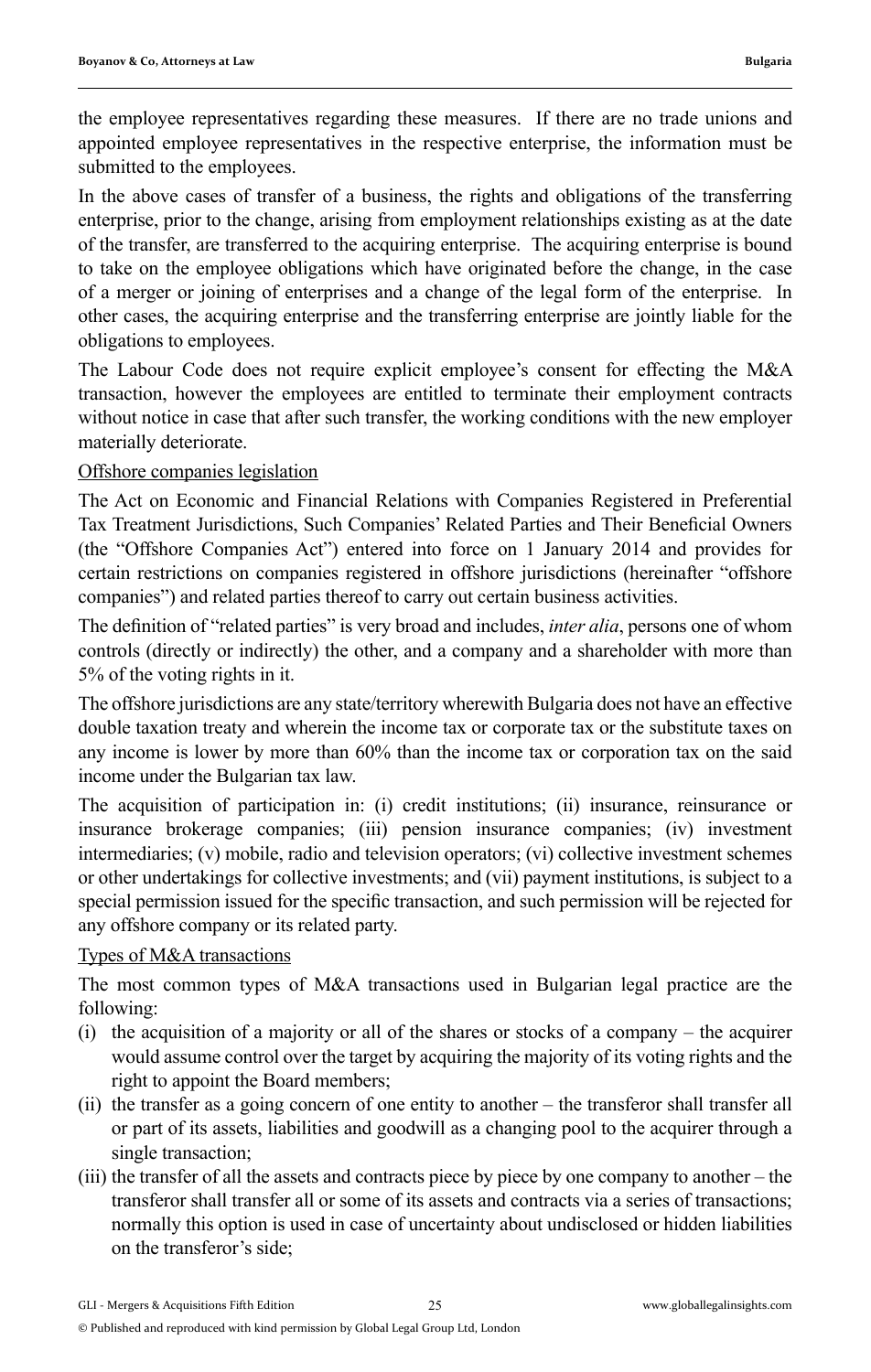- (iv) merger by way of acquisition (one or more entities are absorbed into another entity and the absorbed entities cease to exist) or by way of incorporation (two or more entities combine to establish a new one, and all of the combined entities cease to exist);
- (v) demerger by way of acquisition a portion of the assets and liabilities of an entity are split off and pass on to another entity; and
- (vi) the entering into of various contractual arrangements leading to the establishment of joint ventures, consortia or similar unincorporated/contractual structures for joint businesses.

### Timeline and waiting periods

The time for completing an M&A transaction depends mainly on the form chosen. Generally, mergers and demergers are completed within a period of eight to ten (less in some specific cases) months (including the waiting period for the concentration clearance and regulatory permits). The procedures for transfer of going concerns are slightly shorter, including where associated with concentration clearance and regulatory permits. The Commerce Act provides for less complicated procedures in terms of mergers and demergers, in case such combinations are made between daughter companies or a mother and a daughter company and such daughter companies have one shareholder only. In such cases a merger or demerger may be completed within 3–4 months.

It must be noted that after the M&A transaction in the form of a transfer of a going concern or a merger is registered with the Commercial Register, a six-month period starts to run within which the assets of the acquired business shall be managed separately. No special actions need to be performed when this term expires.

The combinations involving companies from regulated industries are normally subject to regulatory permits (banking, insurance, investment brokerage, etc.).

Disclosure of information

The information that shall be made public depends primarily on the type of M&A transaction as well as on the legal form of the participants. In certain cases there is no requirement for public announcement (e.g., acquisition of less than 100% of shares in a private joint-stock company in cases where no concentration clearance is triggered). In other cases, the parties may have to disclose material amounts of information to the general public, the regulators or the CPC.

By way of example, in the case of a planned transformation of non-publicly traded companies, the public will be informed about the planned merger or demerger by way of acquisition through the advance announcement in the Commercial Register of the merger documents and the invitation for the general meeting on which the transformation decision would be passed. Given that the Commercial Register is public, any person (not just the shareholders) may collect information about all of the details with respect to the transformation, such as its form, the participants therein, the proposed exchange of shares, the amount of cash payments, if any have been envisaged, and the time period within which any payments must be made, etc.

Each person acquiring 5% or more of the shares in a publicly traded company should make an announcement. A similar requirement applies with respect to subsequent acquisitions where the total shareholding would exceed 10%, 15% and other percentages divisible by fi ve. In the case of acquisition of ⅓ of the voting capital (assuming no shareholder is holding more than 50%) or more of a publicly traded company, the acquirer should launch a tender offer to the minority shareholders. The minimum content of the tender offer is determined by law and includes, *inter alia*, information about the acquirer, its business plans for the future,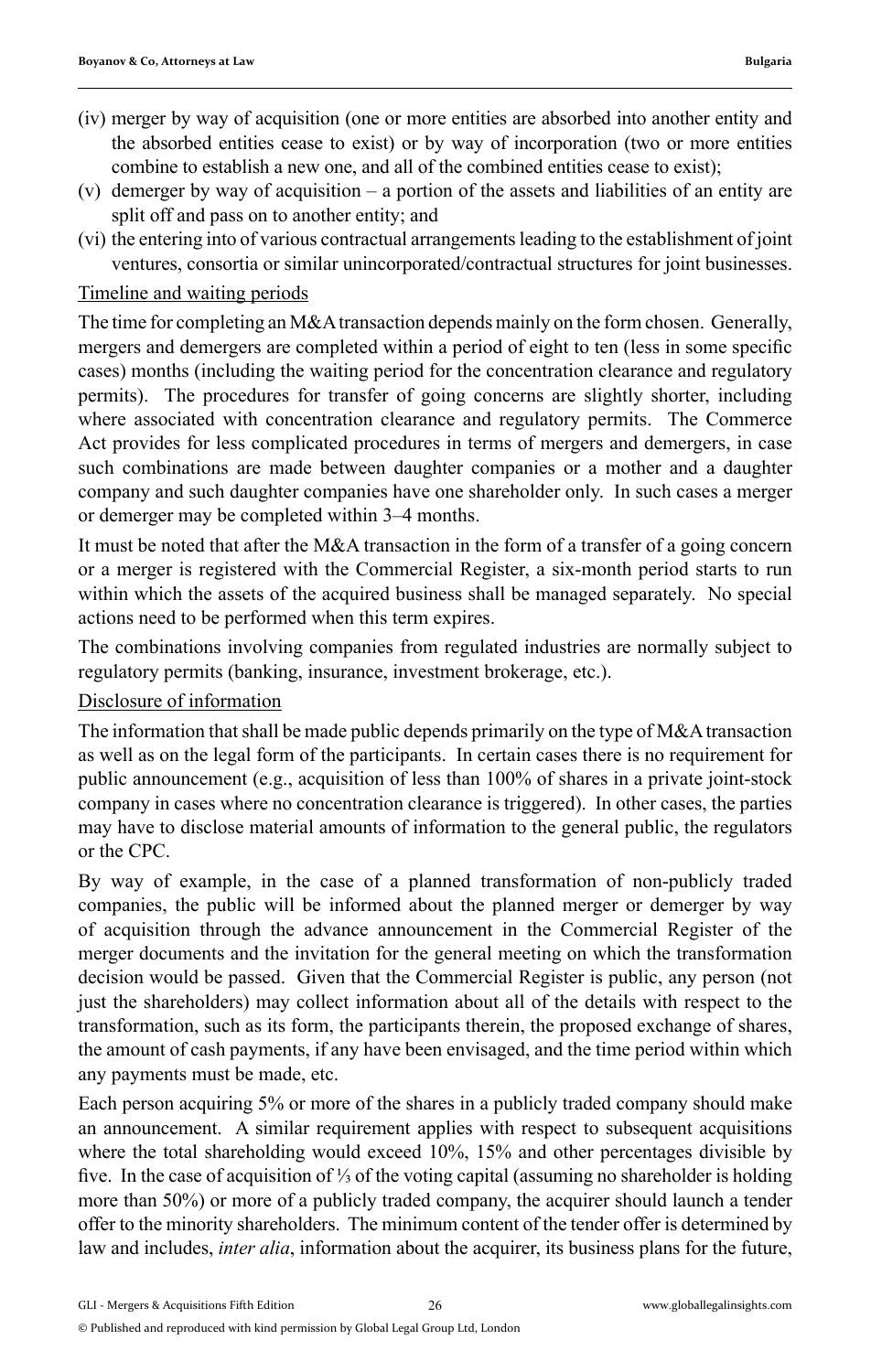plans with respect to the employees, offer to acquire the minority shares, an indication of the price at which this will be done, etc. A notice about the tender offer and the text of the tender offer are to be published in at least two national daily newspapers.

The information disclosed to the CPC usually covers a wide range of commercially sensitive information, therefore the parties may indicate in their filings the data that they consider to be covered by commercial secrecy. The CPC may then disclose only the non-confidential information to the public via announcements on its official website.

For the purposes of obtaining a regulatory permit (if required), the applicant may also need to disclose to the regulator a material amount of information, including on their business plans; however, as a general rule this information will not be made public.

## **Financing of the M&A transactions**

Banking finance remains an important source of financing of M&A transactions, although the conditions offered have materially hardened in recent years since the start of the financial crisis. Acquirers belonging to stable economic groups, or who are able to provide sound collateral, enjoy better conditions in terms of interest rates and fees. In many cases, the debt financing is raised at the level of the foreign parent company. It may then be extended to the local acquirer, in the form of either a loan or capital.

Banks and financial institutions provide the option to arrange or co-finance syndicated loans for customers. Loan syndication is used for risk diversification and for securing compliance with the large exposure rules contained in the Credit Institutions Act. At the same time, this tendency can make the deals more complex and extend the period needed for their negotiation and completion.

It is common for the credits extended to investment companies to be refinanced after the completion of the transaction as an element of the corporate and financial reorganisation of the target group.

Bulgarian law prohibits 'financial assistance'. Bulgarian joint-stock companies are precluded from providing loans or granting collateral securing the acquisition of their own shares by a third party. This restriction will not apply to transactions entered into by banks or financial institutions in the ordinary course of business provided that, following the completion of the transaction, their net assets value continues to be within the thresholds specified by the law. The prohibition of financial assistance is not applicable to the acquisition of limited liability companies, which are the other typical target company in M&A transactions.

The other main source of financing of M&A transactions are loans from a foreign holding company to their local subsidiary (usually acting as a typical SPV), that is particularly created to effect the acquisition. These loans are often capitalised (in full or partly) by increasing the share capital of the local subsidiary in order to make the SPV comply with existing thin capitalisation rules, or in order to minimise the interest expenses and associated withholding tax.

### **Signifi cant deals and highlights**

M&A activity in 2015 was primarily in the sectors of Media and Telecommunications & IT; Real Estate; Manufacturing (foods, chemical products, construction products); and Banking & Finance. The investments under the JEREMIE initiative continue to be active through private equity funds such as BlackPeak Capital, Empower Capital and NEVEQ II, which focus is co-investment in small and medium-sized Bulgarian enterprises.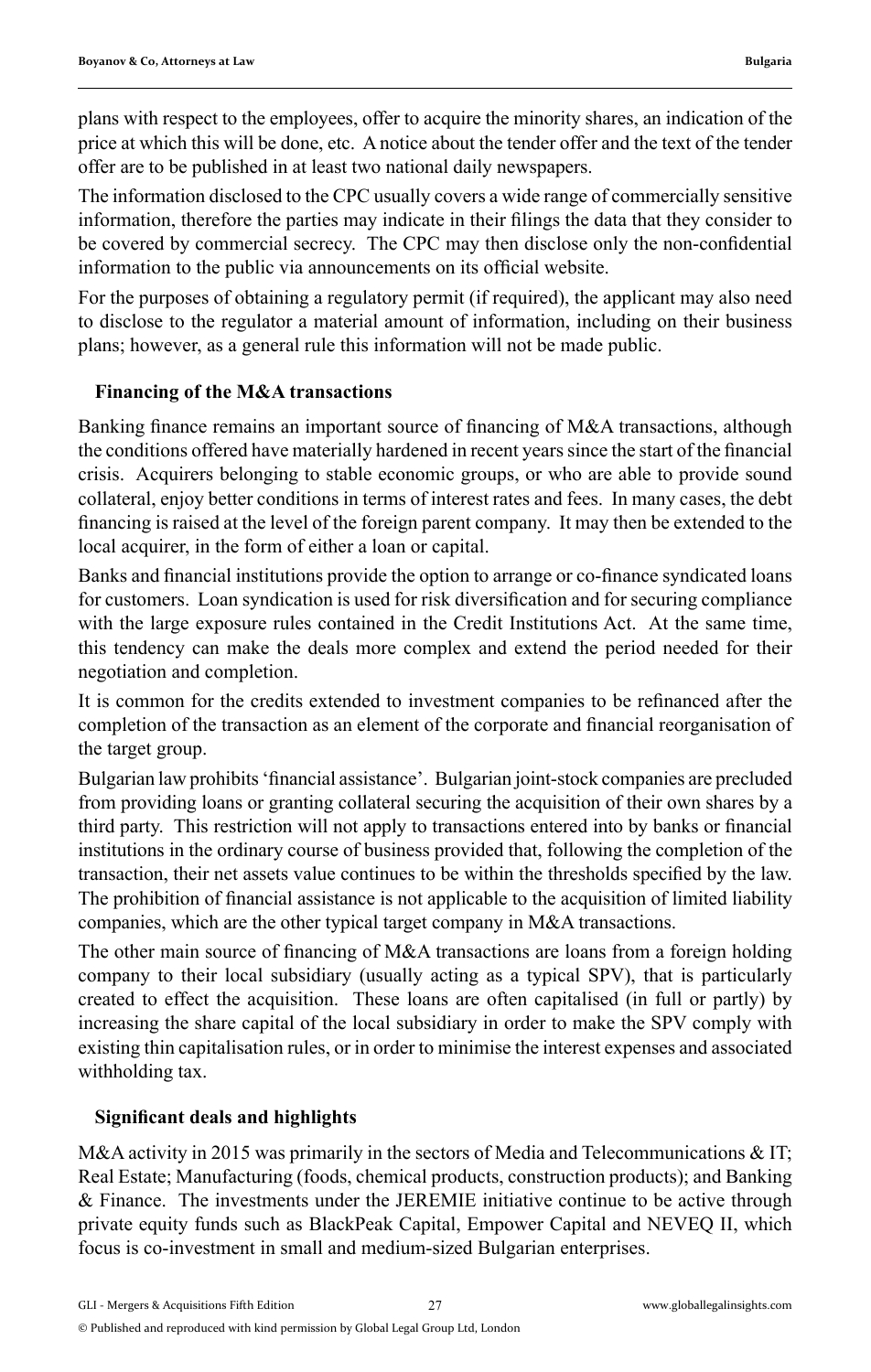The most significant deals of the year 2015 in terms of volume were:

- (i) acquisition by Mohawk of KAI Group (manufacturer of ceramic tiles) for a price of €195m;
- (ii) acquisition by Mobiltel EAD of 100% shareholding in the telecom operator Blizoo Media and Broadband EAD against €120m; and
- (iii) acquisition by PHW (Germany) of a majority shareholding (60%) in Ameta Holding (chicken products).

The acquisition by Eurobank of Alphabank – Bulgaria Branch is expected to be completed by the end of 2015.

## **Key developments**

The principal trends and key development for 2015 could be summarised as follows:

- (i) domestic players played a significant role in M&A transactions in 2015;
- (ii) small-scale acquisitions concerning primarily small-to-medium enterprises continued to determine the M&A market in terms of number of deals;
- (iii) synergies driving acquisitions, i.e. foreign strategic companies acquiring local companies to provide access to cheap resources and affordable labour;
- (iv) "classic" M&A transactions where a large strategic investor is attracted by a successful, developed company with potential for synergies and future development were rare; and
- (v) de-investment of foreign investments given the unstable political situation, poor administration and court system, unpredictability of the business sector, small size of the market.

#### **Industry sector focus**

The 2015 M&A activity shows that the M&A deals are focused on the sectors of Media and Telecommunications & IT; Retail; Fast-moving Consumer Goods; Manufacturing (foods, chemical products, construction products); Cargo and Passenger Transportation Services; Banking & Finance and BPO. Inbound investments still prevail in respect of the large M&A deals.

### **The year ahead**

Although the level of activity on the M&A market in 2015 is still low, expectations for its growth in coming years are optimistic, including based on indications for arousing the interest of foreign investors.

The banks will continue to play an important role in  $M&A$ , not as financing institutions but as sellers. Indeed, both Bulgarian and foreign creditors have been seeking to restructure and reorganise their defaulting debtors in order to revive their business; however, there have been examples of banks starting to enforce their collaterals and we may expect this trend to continue throughout 2015. For example, during the course of 2012, the creditors of the Bulgarian Telecommunications Company (BTC), following a series of complex preparatory steps, successfully enforced their financial collateral and sold their shares in the largest Bulgarian telecommunications operator. This sale clearly revealed the increasing role of the creditors and, in fact, has marked the entire M&A sector for the same year. During 2014, one of the largest Bulgarian banks – Corporate Commercial Bank AD – had significant financial difficulties and the Bulgarian National Bank started insolvency proceedings against it. Given its participation, whether direct or not, in various businesses, the liquidation of its bankruptcy estate could lead to a significant number of transactions.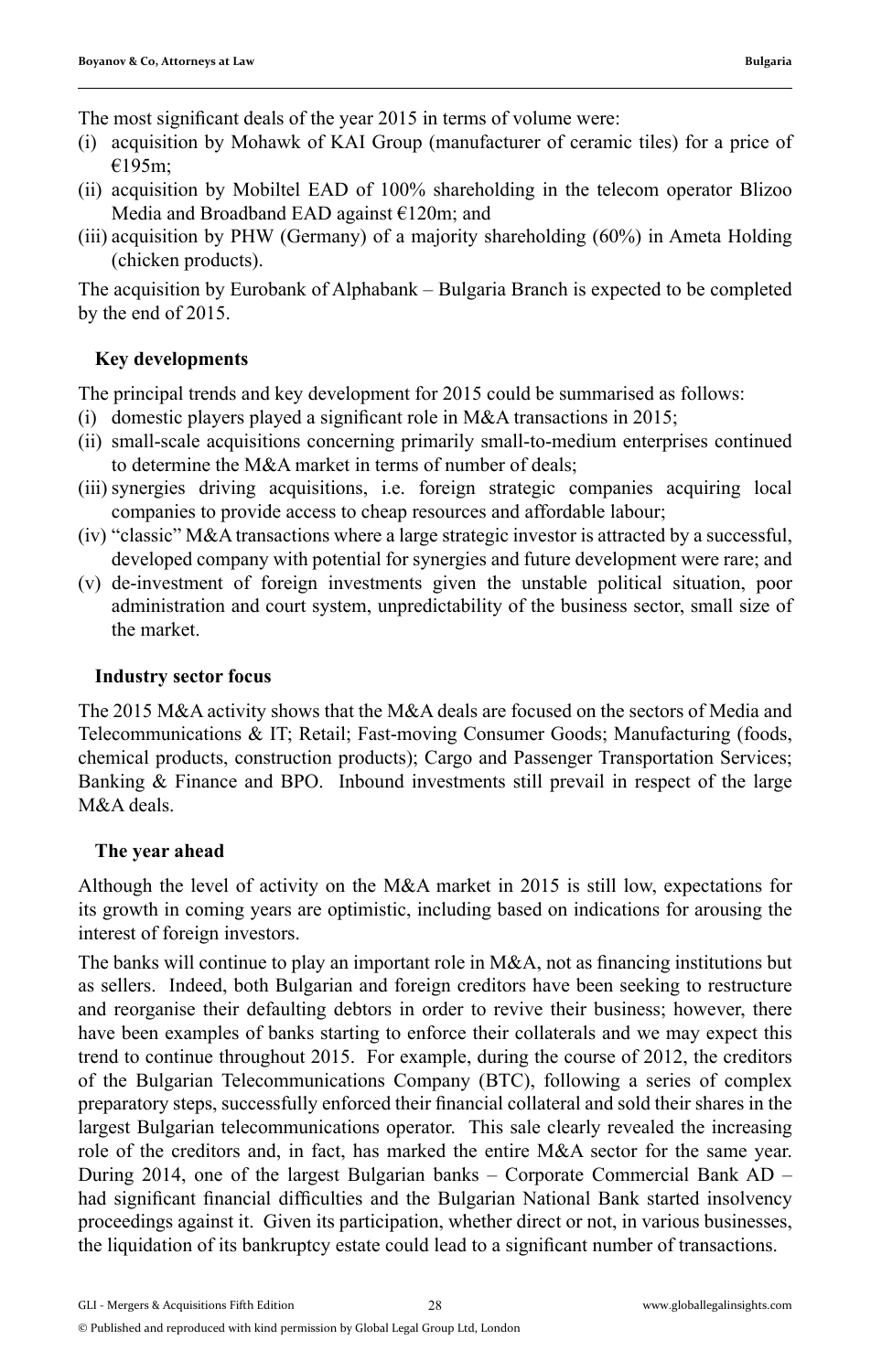

#### **Yordan Naydenov**

#### **Tel: +359 2 8055 052 / Email: y.naydenov@boyanov.com**

Yordan Naydenov is a partner at the law firm of Boyanov  $&$  Co and head of the corporate law and M&A practice group. He joined the firm in 1994 and became a partner in 2000. His primary areas of speciality are corporate law, M&A, banking and telecommunications. Mr. Naydenov graduated from the Law Faculty of the St. Kliment Ohridski University of Sofia (LL.M., 1994). He was team leader or team member advising on a number of M&A transactions, such as the transfer of BTC to Bromac and VTB Capital; the acquisition by Dundee Precious Metals of the largest gold-copper mine in Bulgaria; the acquisition by EMMIS International of three national radio networks; the acquisition by Kraft Foods International of the largest Bulgarian confectionery and coffee-producing companies; the acquisition by UniCredito Italiano of Bulbank AD; and the acquisition by Warburg Pincus Bulgarian of more than 20 telecommunication operators.



#### **Dr. Nikolay Kolev**

#### **Tel: +359 2 8055 048 / Email: n.kolev@boyanov.com**

Nikolay Kolev is a senior associate in Boyanov & Co specialising in corporate law/M&A, concessions and underground resources, energy, litigation and arbitration. He graduated from the legal faculty of the St. Kliment Ohridski University of Sofia (LL.M., 2005) and completed his Ph.D. in civil and family law with the State and Law Institute at the Bulgarian Academy of Sciences (Ph.D., 2011). Mr. Kolev is admitted to the Sofia Bar and is a senior assistant professor in civil and family law at the State and Law Institute at the Bulgarian Academy of Sciences. He was a team member in a number of M&A transactions, such as the acquisition by Warburg Pincus of more than 20 cable and internet providers, and the takeover of Bulgarian Plus business by Lidl, etc.

## Boyanov & Co, Attorneys at Law

82, Patriarch Evtimii, 1463 Sofia, Bulgaria Tel: +359 2 8055 055 / Fax: +359 2 8055 000 / URL: http://www.boyanov.com

© Published and reproduced with kind permission by Global Legal Group Ltd, London